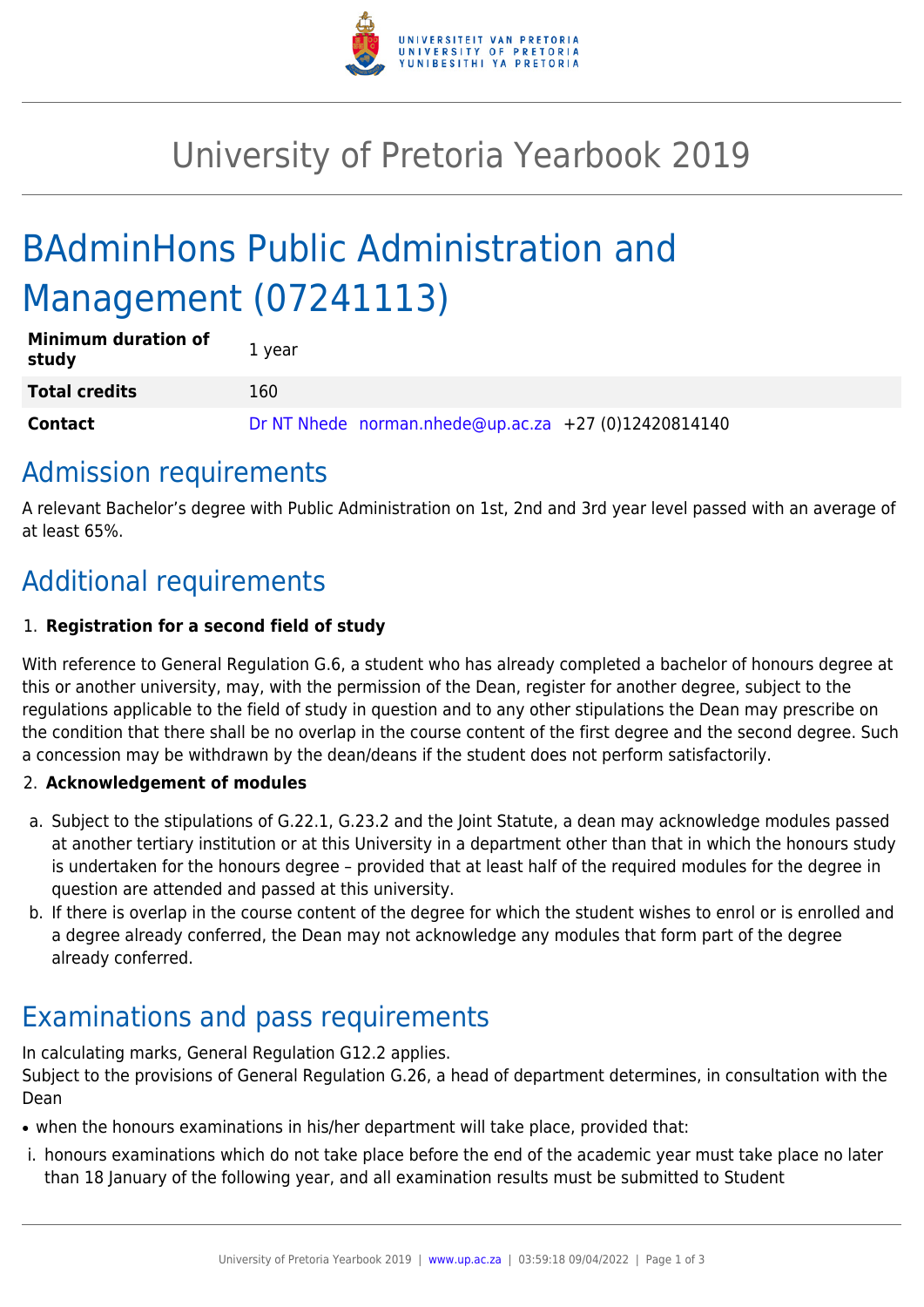

Administration by 25 January; and

- ii. honours examinations which do not take place before the end of the first semester may take place no later than 15 July, and all examination results must be submitted to Student Administration on or before 18 July.
- whether a candidate will be admitted to a supplementary examination, provided that a supplementary examination is granted, only once in a maximum of two prescribed semester modules or once in one year module;
- supplementary examinations (if granted) cover the same subject matter as was the case for the examinations;
- NB: For the purpose of this provision, the phrase "not sit for an examination more than twice in the same subject" as it appears in General Regulation G.18.2, implies that a candidate may not be admitted to an examination in a module, including a supplementary examination, more than three times.
- the manner in which research reports are prepared and examined in his/her department.

**NB**: Full details are published in each department's postgraduate information brochure, which is available from the relevant head of department. The minimum pass mark for a research report is 50%. The provisions regarding pass requirements for dissertations contained in General Regulation G.12.2 apply mutatis mutandis to research reports.

Subject to the provisions of General Regulation G.12.2.1.3, the subminimum required in subdivisions of modules is published in the study guides, which is available from the relevant head of department.